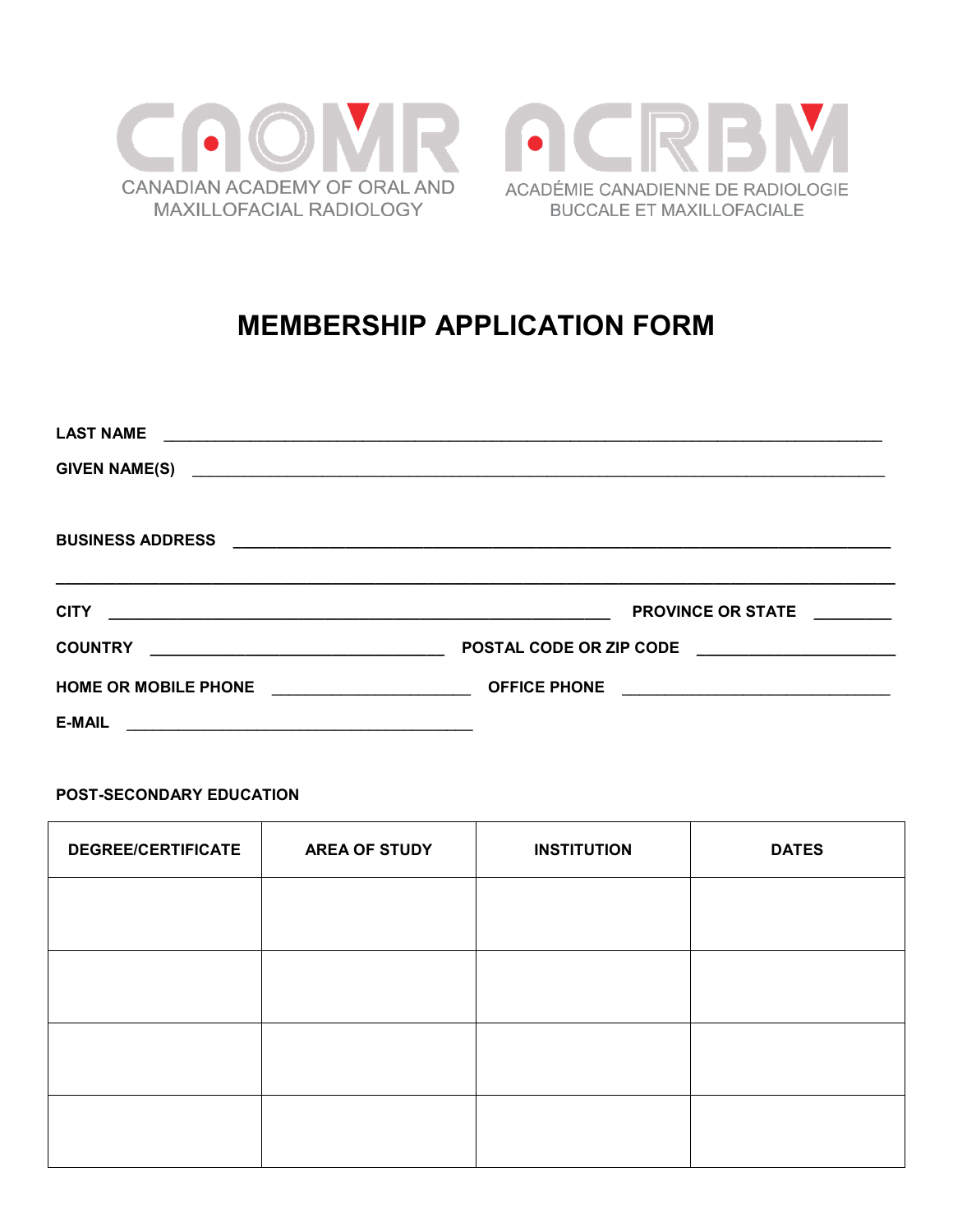**SPECIALTY CERTIFICATIONS** (e.g. Royal College of Dentists of Canada, or other radiology specialty certification)

| <b>CERTIFICATION</b> | <b>DATE OF CERTIFICATION</b> |
|----------------------|------------------------------|
|                      |                              |
|                      |                              |
|                      |                              |

**SUMMARY OF YOUR ACTIVITY IN ORAL AND MAXILLOFACIAL RADIOLOGY** (you may include a copy of your curriculum vitae)

# **MEMBERSHIPS IN PROFESSIONAL DENTAL/MEDICAL ORGANIZATIONS** (e.g. associations, study clubs, societies)

| PROFESSIONAL ORGANIZATION | <b>DATE OF MEMBERSHIP</b> |
|---------------------------|---------------------------|
|                           |                           |
|                           |                           |
|                           |                           |
|                           |                           |
|                           |                           |
|                           |                           |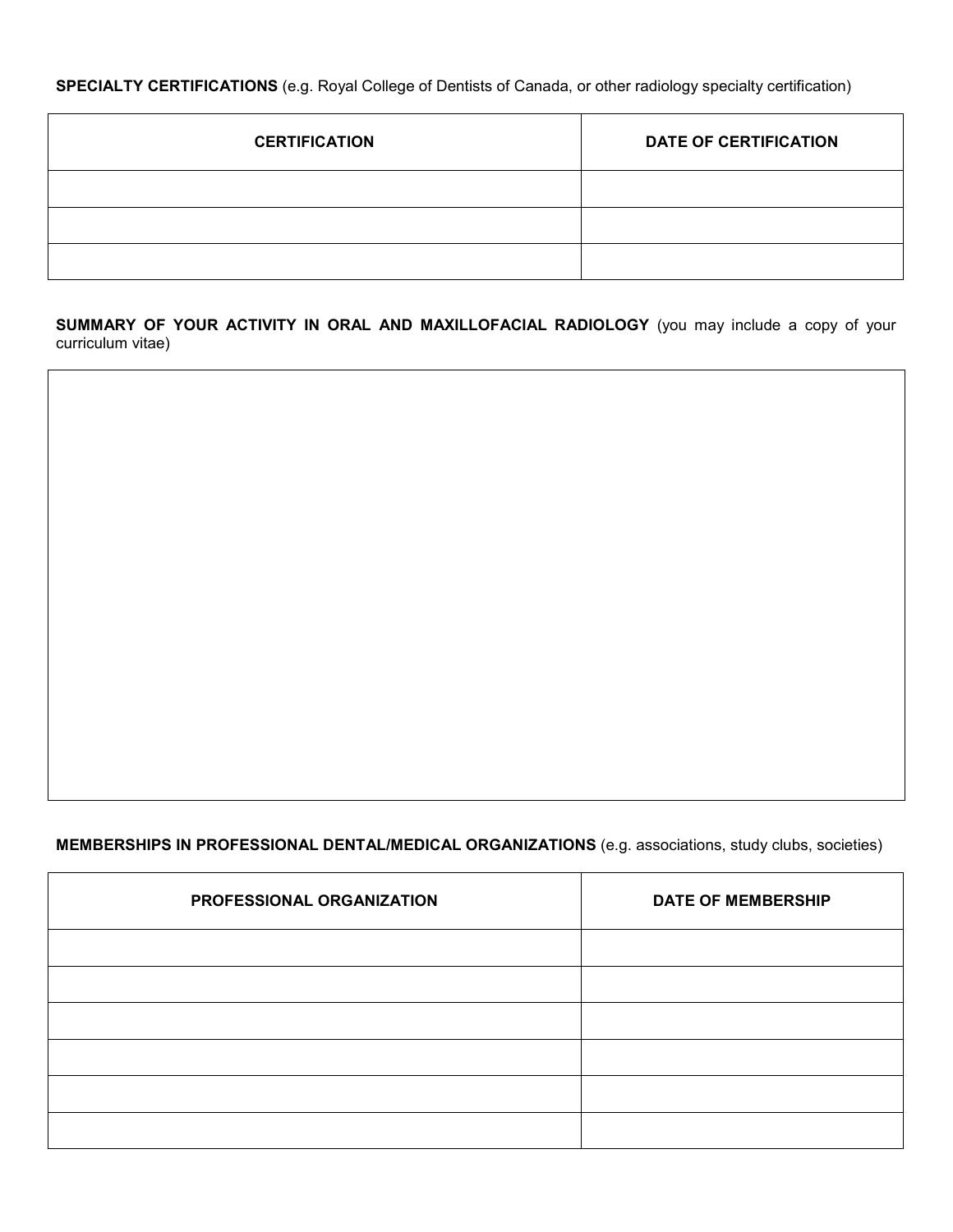**QUALIFICATIONS FOR MEMBERSHIP CLASSIFICATIONS** *(Note that these qualifications are subject to change in accordance with amendments to the Academy's Constitution and Bylaws.)*

**Active Membership** is open to:

1) A dentist who is a member in good standing with his or her provincial regulatory authority or another nationally recognized dental association, and one of the following:

i) A certified oral radiologist or an oral radiologist who has earned recognition in oral and maxillofacial radiology by graduate or post-graduate training that satisfies the membership requirements of the Elective Officers, or

ii) A dentist who is devoting at least 75% of his or her time to the practice or teaching of oral and maxillofacial radiology, and who satisfies the membership requirements of the Elective Officers; or

2) A professional whose major work and expertise is within the scope of oral and maxillofacial radiology and who satisfies the membership requirements of the Elective Officers.

#### **Associate Membership** is open to:

1) A dentist who is a member in good standing with his or her provincial regulatory authority or another nationally recognized dental association, and who is devoting part of his or her practice, teaching, and/or research program to oral and maxillofacial radiology, and who satisfies the membership requirements of the Elective Officers; or

2) An individual who is devoting less than 75% of his or her time working in the field of oral and maxillofacial radiology, and who has demonstrated interest in oral and maxillofacial radiology and satisfies the membership requirements of the Elective Officers.

#### **Student Membership** is open to:

1) A student in an accredited graduate or post-graduate program in oral and maxillofacial radiology with a supporting letter from the director of the graduate/post-graduate program and satisfaction of the membership requirements of the Elective Officers; or

2) A student in an accredited undergraduate dentistry program who has demonstrated appreciable interest in the field of oral and maxillofacial radiology, in conjunction with a supporting letter from an active CAOMR member and satisfaction of the membership requirements of the Elective Officers; or

3) A student in an accredited undergraduate or graduate program that is deemed by the Elective Officers to be within the scope of oral and maxillofacial radiology, in conjunction with a supporting letter from an active CAOMR member and satisfaction of the membership requirements of the Elective Officers.

**CHECK CLASS OF MEMBERSHIP FOR WHICH YOU ARE APPLYING** *(Please note that the CAOMR Executive reserves the right to determine the appropriate classification of membership for the applicant.)* 

- Active
- □ Associate
- □ Student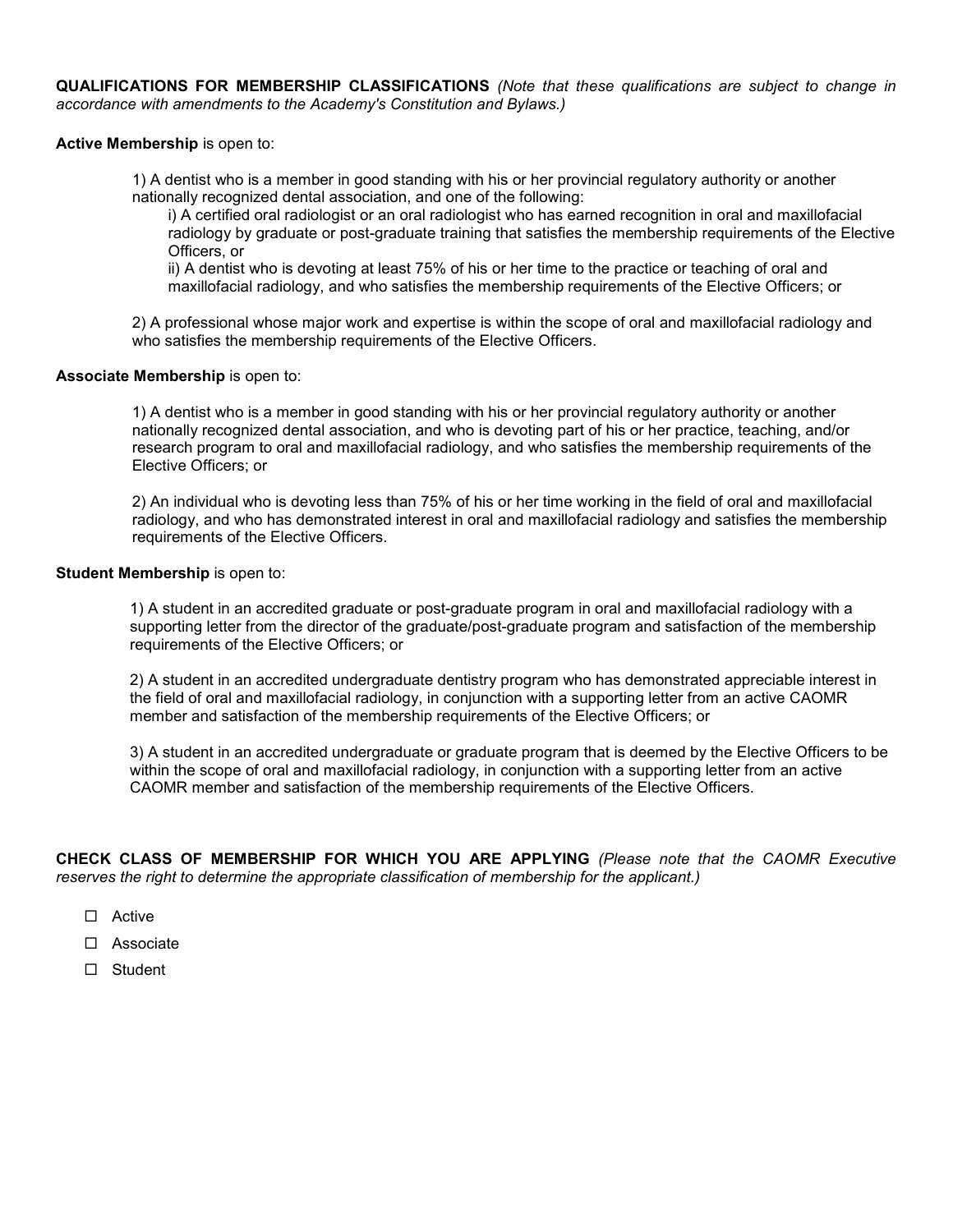For ACTIVE MEMBERSHIP, two letters of recommendation are required from either active members of CAOMR, or specialists in oral and maxillofacial radiology who are members in good standing in their national specialty organization, or in the International Association of Dento-Maxillo-Facial Radiology. Please indicate below the contact information of the individuals who will be submitting letters.

| <b>NAME OF REFEREE #1</b>                                              |                                                                                                                                                                                                                                                                                                                                                                          |
|------------------------------------------------------------------------|--------------------------------------------------------------------------------------------------------------------------------------------------------------------------------------------------------------------------------------------------------------------------------------------------------------------------------------------------------------------------|
| <b>BUSINESS ADDRESS</b>                                                |                                                                                                                                                                                                                                                                                                                                                                          |
| <b>CITY</b>                                                            | <b>PROVINCE OR STATE</b>                                                                                                                                                                                                                                                                                                                                                 |
|                                                                        | POSTAL CODE OR ZIP CODE ______________________                                                                                                                                                                                                                                                                                                                           |
| <b>OFFICE PHONE</b>                                                    | <b>E-MAIL</b>                                                                                                                                                                                                                                                                                                                                                            |
|                                                                        | NAME OF REFEREE #2                                                                                                                                                                                                                                                                                                                                                       |
|                                                                        |                                                                                                                                                                                                                                                                                                                                                                          |
| <b>CITY</b>                                                            | <b>PROVINCE OR STATE</b><br><u> 1944 - Andrea Barbara, martxar a componente de la contrada de la contrada de la contrada de la contrada de l</u>                                                                                                                                                                                                                         |
|                                                                        |                                                                                                                                                                                                                                                                                                                                                                          |
| <b>OFFICE PHONE</b>                                                    | <u> 1989 - Johann Barbara, martin amerikan basa</u><br><b>E-MAIL</b><br><u> 1999 - Johann John Stein, mars an deutscher Stein († 1958)</u>                                                                                                                                                                                                                               |
| individual who will be submitting a letter.                            | For ASSOCIATE MEMBERSHIP, one letter of recommendation is required from either an active member of CAOMR, or a<br>specialist in oral and maxillofacial radiology who is a member in good standing in his national specialty organization, or in<br>the International Association of Dento-Maxillo-Facial Radiology. Please indicate below the contact information of the |
| <b>NAME OF REFEREE</b>                                                 |                                                                                                                                                                                                                                                                                                                                                                          |
| <b>BUSINESS ADDRESS</b>                                                |                                                                                                                                                                                                                                                                                                                                                                          |
| <b>CITY</b>                                                            | <b>PROVINCE OR STATE</b><br><u> 1980 - Jan Barbara de Santo de Santo de Santo de Santo de Santo de Santo de Santo de Santo de Santo de San</u>                                                                                                                                                                                                                           |
| <b>COUNTRY</b>                                                         | POSTAL CODE OR ZIP CODE ______________________<br><u> 1989 - Johann John Stein, mars an deus Amerikaansk kommunister (</u>                                                                                                                                                                                                                                               |
| <b>OFFICE PHONE</b>                                                    | <b>E-MAIL</b><br><u> 1990 - Johann Barbara, martin amerikan ba</u><br><u> 1990 - Johann John Stein, mars an deus Frankrik (f. 1918)</u>                                                                                                                                                                                                                                  |
| contact information of the individual who will be submitting a letter. | For STUDENT MEMBERSHIP, a letter from the director of the graduate/postgraduate program is required. The letter<br>must give detailed information concerning the character and qualifications of the candidate. Please indicate below the                                                                                                                                |

| <b>NAME OF REFEREE</b>                                                                                               | <u> 1990 - Jan James James James James James James James James James James James James James James James James J</u> |
|----------------------------------------------------------------------------------------------------------------------|----------------------------------------------------------------------------------------------------------------------|
| <b>BUSINESS ADDRESS</b>                                                                                              |                                                                                                                      |
| <b>CITY</b>                                                                                                          | <b>PROVINCE OR STATE</b>                                                                                             |
| <u> 1989 - Andrea Stadt Britain, amerikan berlandar berlandar berlanda berlanda berlanda dalam berlanda berlanda</u> |                                                                                                                      |
| <b>COUNTRY</b>                                                                                                       | <b>POSTAL CODE OR ZIP CODE</b>                                                                                       |
| <u> 2000 - 2000 - 2000 - 2000 - 2000 - 2000 - 2000 - 2000 - 2000 - 2000 - 2000 - 2000 - 2000 - 2000 - 2000 - 200</u> |                                                                                                                      |
| <b>OFFICE PHONE</b>                                                                                                  | <b>E-MAIL</b>                                                                                                        |
| <u> 1980 - Johann Stein, mars an t-Amerikaansk kommunist (</u>                                                       | <u> 1980 - John Stone, Amerikaansk politiker (</u>                                                                   |

*Please ensure all reference letters are e-mailed to e@canaray.com*